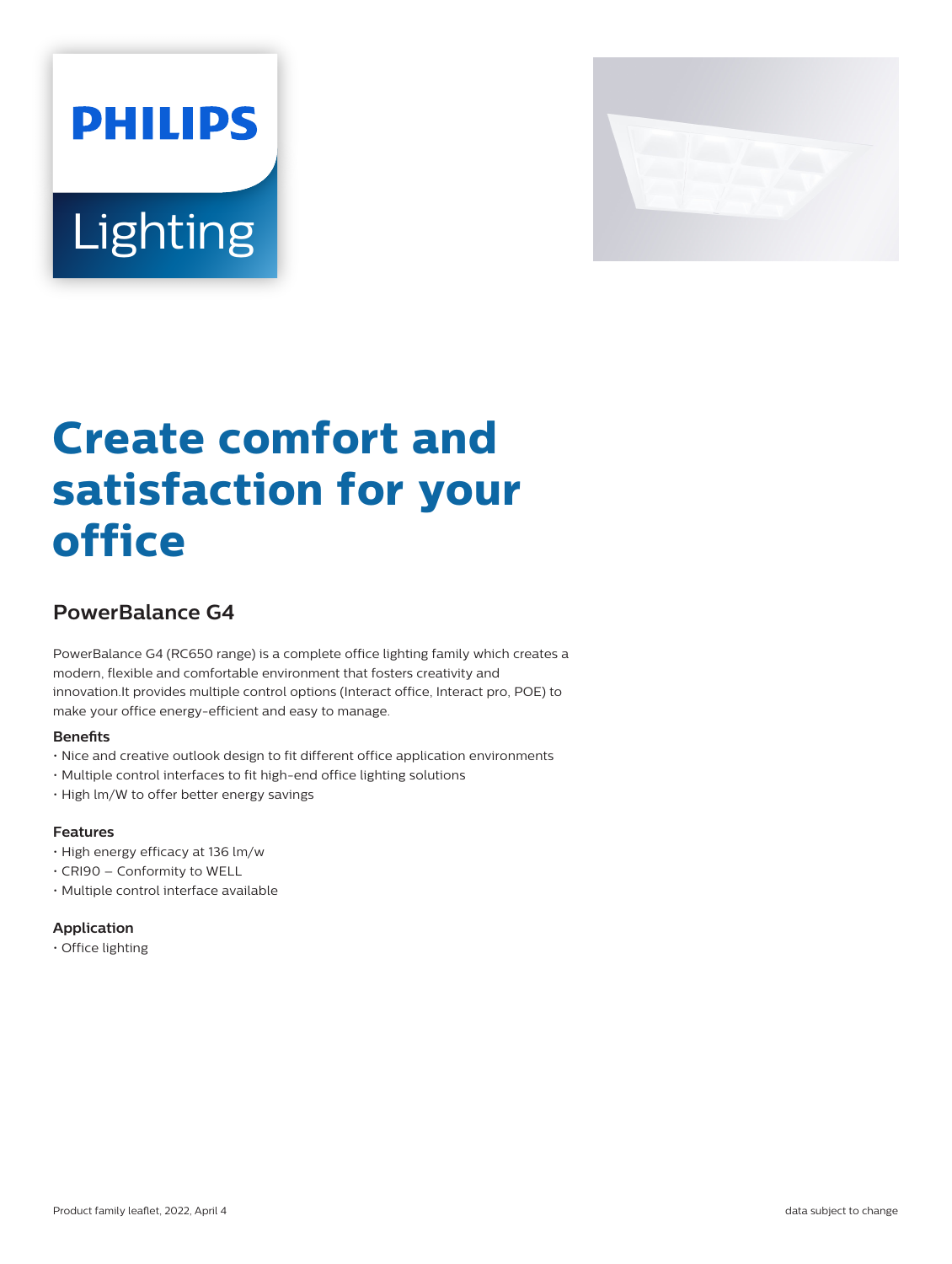## **Versions**





| <b>Application Conditions</b>   |                   |
|---------------------------------|-------------------|
| Ambient temperature range       | $-20$ to $+40$ °C |
|                                 |                   |
| <b>Approval and Application</b> |                   |
| Mech. impact protection code    | IK <sub>03</sub>  |
| Ingress protection code         | IP <sub>20</sub>  |
|                                 |                   |
| <b>General Information</b>      |                   |
| Beam angle of light source      | 120°              |
| CF mark                         | CF mark           |
| Optical cover/lens type         | Polycarbonate     |
| Driver included                 | Yes               |
| <b>FNFC</b> mark                |                   |
| <b>Flammability mark</b>        | F                 |
| Glow-wire test                  | 650/30            |
| Number of gear units            | 1 unit            |
| Optic type                      | $\mathsf{R}$      |
|                                 |                   |

| <b>Initial Performance (IEC Compliant)</b>   |          |  |
|----------------------------------------------|----------|--|
| Initial chromaticity                         | SDCM < 3 |  |
| <b>Luminous flux tolerance</b>               | $+/-10%$ |  |
|                                              |          |  |
| <b>Mechanical and Housing</b>                |          |  |
| Colour                                       | White    |  |
|                                              |          |  |
| <b>Over Time Performance (IEC Compliant)</b> |          |  |
| Median useful life I 80B50<br>50000 h        |          |  |

#### **Application Conditions**

|          |                                              | <b>Maximum dimming</b> |                               |
|----------|----------------------------------------------|------------------------|-------------------------------|
|          | Order Code Full Product Name                 | level                  | Suitable for random switching |
| 01548461 | RC650B LED40S865 PSU W60L60                  | Not applicable         | <b>No</b>                     |
| 01548561 | RC650B LED40S865 PSD W60L60                  | Programmable           | <b>No</b>                     |
| 01548661 | RC650B LED40S840 PSU W60L60                  | Not applicable         | No                            |
| 01548761 | RC650B LED40S840 PSD W60L60                  | Programmable           | No                            |
| 01549261 | RC650B LED40S840 PSU W60L60 CAU              | Not applicable         | No                            |
| 01549361 | RC650B LED40S840 PSD W60L60 CAU              | Programmable           | No                            |
| 01549661 | RC650B LED40S840 PSU W60L60 UNV              | Not applicable         | <b>No</b>                     |
| 01549761 | RC650B LED40S840 PSU W60L60<br><b>TWN</b>    | Not applicable         | No                            |
| 01553961 | RC650B LED40S865 IAO W60L60                  | Programmable           | Yes (relates to presence/     |
|          |                                              |                        | movement detection and        |
|          |                                              |                        | daylight harvesting)          |
| 01554061 | RC650B LED40S8 TWH W60L60                    | $1\%$                  | No                            |
| 01554261 | RC650B LED40S840 IAO W60L60                  | Programmable           | Yes (relates to presence/     |
|          |                                              |                        | movement detection and        |
|          |                                              |                        | daylight harvesting)          |
| 01555561 | RC650B LED40S840 IAO W60L60 CAU              | Programmable           | Yes (relates to presence/     |
|          |                                              |                        | movement detection and        |
|          |                                              |                        | daylight harvesting)          |
| 01557261 | RC650B LED40S940 PSU W60L60                  | $\overline{a}$         | No                            |
| 01557361 | RC650B LED40S940 PSD W60L60                  | Programmable           | No                            |
| 01557561 | RC650B LED40S940 IAO W60L60                  | Programmable           | Yes (relates to presence/     |
|          |                                              |                        | movement detection and        |
|          |                                              |                        | daylight harvesting)          |
| 01558061 | RC650B LED40S940 PSU W60L60 CAU -            |                        | No                            |
| 01558161 | RC650B LED40S940 PSD W60L60 CAU Programmable |                        | No.                           |
| 01558461 | RC650B LED40S940 PSU W60L60 UNV              |                        | N <sub>o</sub>                |
| 01558561 | RC650B LED40S940 PSU W60L60                  |                        | No                            |
|          | TWN                                          |                        |                               |
| 01558661 | RC650B LED40S940 IAO W60L60 CAU              | Programmable           | Yes (relates to presence/     |
|          |                                              |                        | movement detection and        |
|          |                                              |                        | daylight harvesting)          |
| 01580061 | RC650B LED40S965 PSU W60L60                  |                        | No                            |
| 01580161 | RC650B LED40S965 PSD W60L60                  | Programmable           | No                            |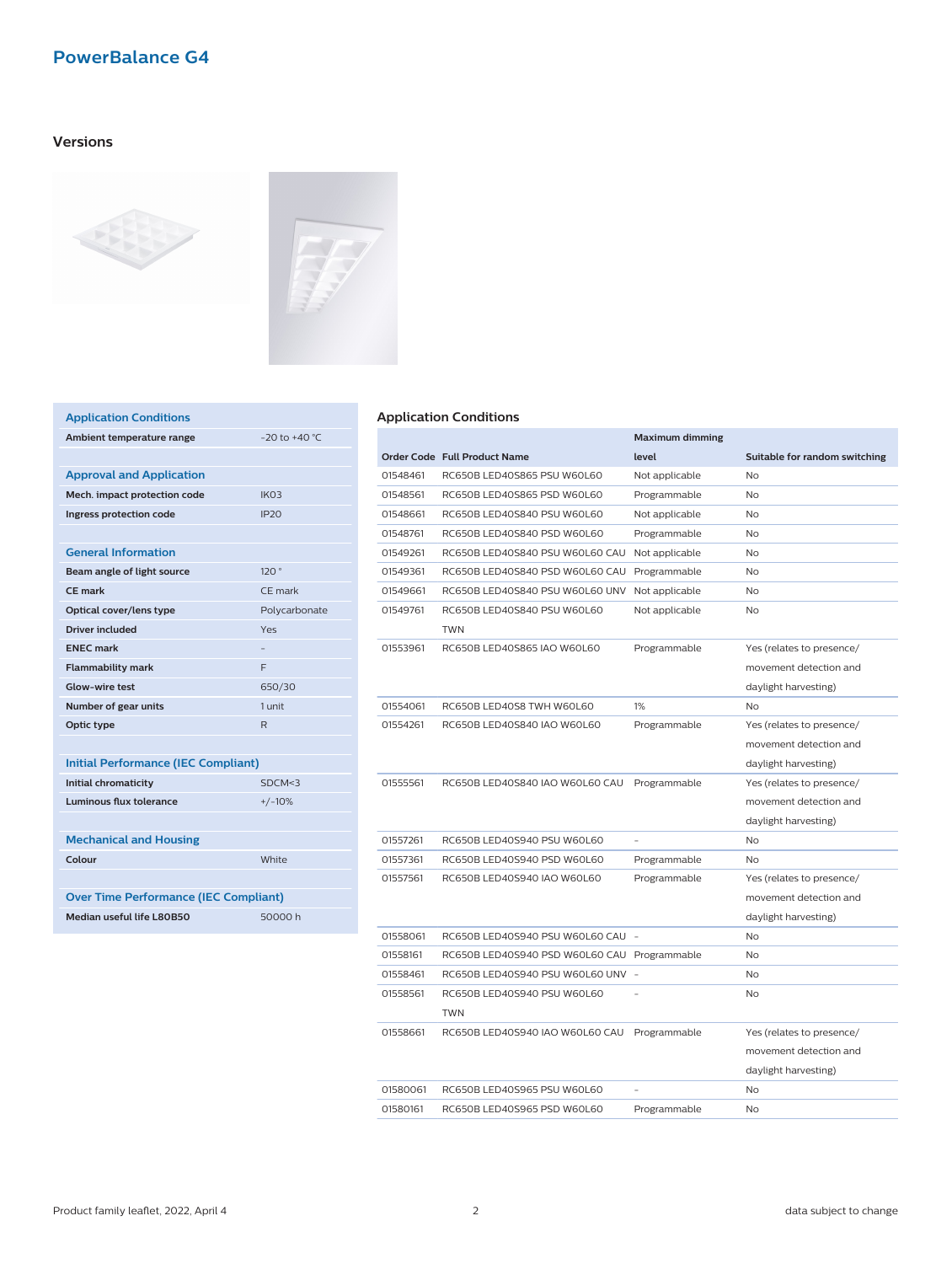|          |                                               | <b>Maximum dimming</b>   |                               |
|----------|-----------------------------------------------|--------------------------|-------------------------------|
|          | Order Code Full Product Name                  | level                    | Suitable for random switching |
| 01580261 | RC650B LED40S965 IAO W60L60                   | Programmable             | Yes (relates to presence/     |
|          |                                               |                          | movement detection and        |
|          |                                               |                          | daylight harvesting)          |
| 01548861 | RC650B LED40S865 PSU W30L120                  | Not applicable           | N <sub>o</sub>                |
| 01548961 | RC650B LED40S865 PSD W30L120                  | Programmable             | No                            |
| 01549061 | RC650B LED40S840 PSU W30L120                  | Not applicable           | No.                           |
| 01549161 | RC650B LED40S840 PSD W30L120                  | Programmable             | No                            |
| 01549461 | RC650B LED40S840 PSU W30L120                  | Not applicable           | <b>No</b>                     |
|          | CAU                                           |                          |                               |
| 01549561 | RC650B LED40S840 PSD W30L120                  | Programmable             | No                            |
|          | CAU                                           |                          |                               |
| 01554861 | RC650B LED40S865 IAO W30L120                  | Programmable             | Yes (relates to presence/     |
|          |                                               |                          | movement detection and        |
|          |                                               |                          | daylight harvesting)          |
| 01555361 | RC650B LED40S840 IAO W30L120                  | Programmable             | Yes (relates to presence/     |
|          |                                               |                          | movement detection and        |
|          |                                               |                          | daylight harvesting)          |
| 01556061 | RC650B LED40S840 IAO W30L120 CAU Programmable |                          | Yes (relates to presence/     |
|          |                                               |                          | movement detection and        |
|          |                                               |                          | daylight harvesting)          |
| 01556661 | RC650B LED40S940 PSU W30L120                  | Not applicable           | <b>No</b>                     |
| 01556761 | RC650B LED40S940 PSD W30L120                  | Programmable             | <b>No</b>                     |
| 01556961 | RC650B LED40S940 IAO W30L120                  | Programmable             | Yes (relates to presence/     |
|          |                                               |                          | movement detection and        |
|          |                                               |                          | daylight harvesting)          |
| 01558261 | RC650B LED40S940 PSU W30L120                  |                          | No                            |
|          | CAU                                           |                          |                               |
| 01558361 | RC650B LED40S940 PSD W30L120                  | Programmable             | No                            |
|          | CAU                                           |                          |                               |
| 01558761 | RC650B LED40S940 IAO W30L120 CAU Programmable |                          | Yes (relates to presence/     |
|          |                                               |                          | movement detection and        |
|          |                                               |                          | daylight harvesting)          |
| 01580361 | RC650B LED40S965 PSU W30L120                  | $\overline{\phantom{a}}$ | No                            |
| 01580461 | RC650B LED40S965 PSD W30L120                  | Programmable             | No                            |
| 01580561 | RC650B LED40S965 IAO W30L120                  | Programmable             | Yes (relates to presence/     |
|          |                                               |                          | movement detection and        |
|          |                                               |                          | daylight harvesting)          |

#### **Controls and Dimming**

| Order Code | <b>Full Product Name</b>        | Dimmable       | Order Code | <b>Full Product Name</b>        | Dimmable  |
|------------|---------------------------------|----------------|------------|---------------------------------|-----------|
| 01548461   | RC650B LED40S865 PSU W60L60     | <b>No</b>      | 01554261   | RC650B LED40S840 IAO W60L60     | Yes       |
| 01548561   | RC650B LED40S865 PSD W60L60     | Yes            | 01555561   | RC650B LED40S840 JAO W60L60 CAU | Yes       |
| 01548661   | RC650B LED40S840 PSU W60L60     | <b>No</b>      | 01557261   | RC650BLED40S940 PSU W60L60      | <b>No</b> |
| 01548761   | RC650B LED40S840 PSD W60L60     | Yes            | 01557361   | RC650BLED40S940 PSD W60L60      | Yes       |
| 01549261   | RC650BLED40S840 PSU W60L60 CAU  | N <sub>o</sub> | 01557561   | RC650B LED40S940 IAO W60L60     | Yes       |
| 01549361   | RC650B LED40S840 PSD W60L60 CAU | Yes            | 01558061   | RC650B LED40S940 PSU W60L60 CAU | <b>No</b> |
| 01549661   | RC650B LED40S840 PSU W60L60 UNV | N <sub>o</sub> | 01558161   | RC650B LED40S940 PSD W60L60 CAU | Yes       |
| 01549761   | RC650B LED40S840 PSU W60L60 TWN | <b>No</b>      | 01558461   | RC650B LED40S940 PSU W60L60 UNV | <b>No</b> |
| 01553961   | RC650B LED40S865 IAO W60L60     | Yes            | 01558561   | RC650B LED40S940 PSU W60L60 TWN | <b>No</b> |
| 01554061   | RC650B LED40S8 TWH W60L60       | Yes            | 01558661   | RC650B LED40S940 IAO W60L60 CAU | Yes       |
|            |                                 |                |            |                                 |           |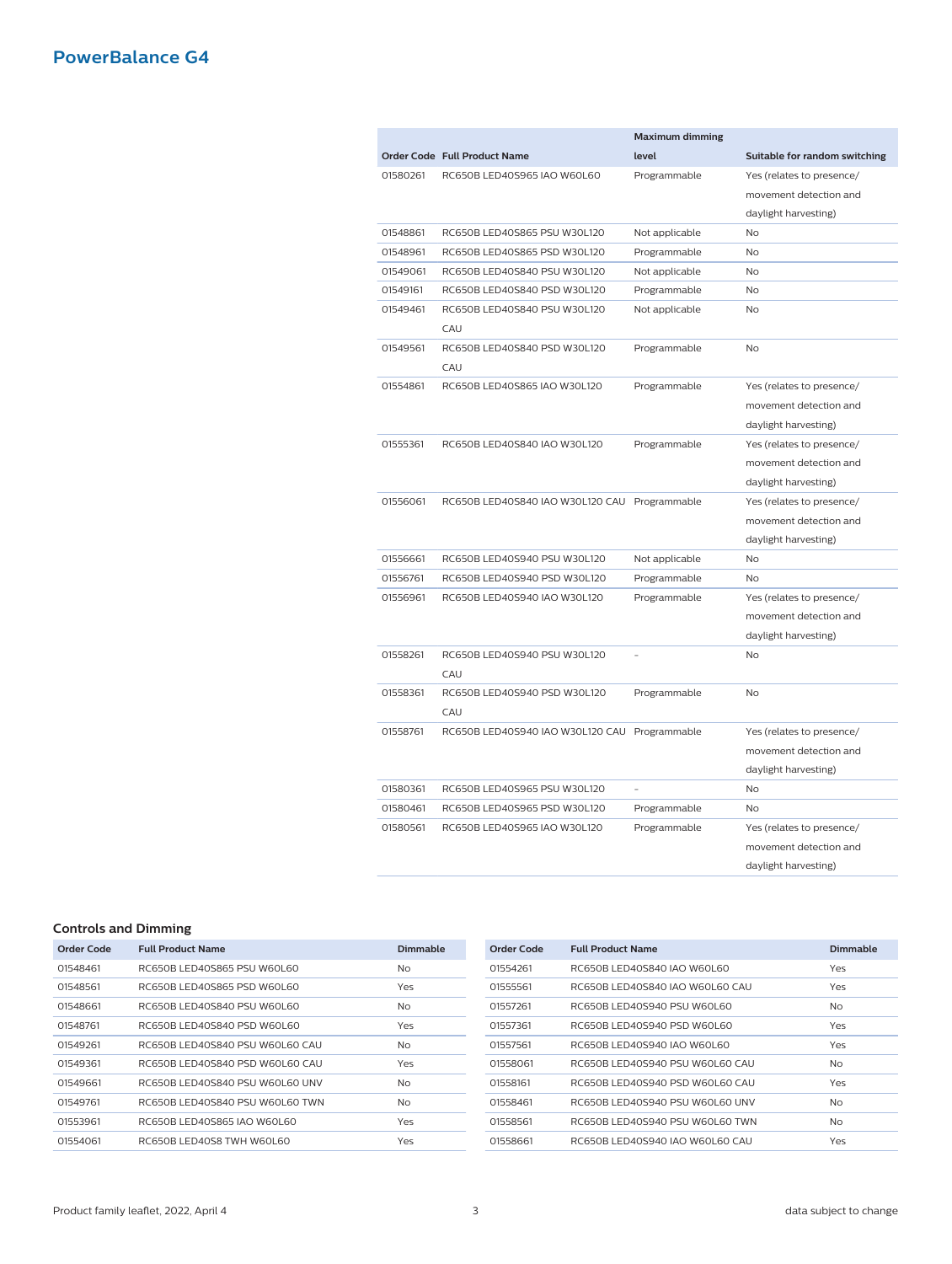| Order Code | <b>Full Product Name</b>         | <b>Dimmable</b> |
|------------|----------------------------------|-----------------|
| 01580061   | RC650BLED40S965 PSU W60L60       | No              |
| 01580161   | RC650B LED40S965 PSD W60L60      | Yes             |
| 01580261   | RC650B LED40S965 IAO W60L60      | Yes             |
| 01548861   | RC650B LED40S865 PSU W30L120     | No.             |
| 01548961   | RC650B LED40S865 PSD W30L120     | Yes             |
| 01549061   | RC650BLED40S840 PSU W30L120      | No              |
| 01549161   | RC650BLED40S840 PSD W30L120      | Yes             |
| 01549461   | RC650B LED40S840 PSU W30L120 CAU | No              |
| 01549561   | RC650B LED40S840 PSD W30L120 CAU | Yes             |
| 01554861   | RC650B LED40S865 IAO W30L120     | Yes             |
| 01555361   | RC650B LED40S840 IAO W30L120     | Yes             |

| Order Code | <b>Full Product Name</b>          | <b>Dimmable</b> |
|------------|-----------------------------------|-----------------|
| 01556061   | RC650B LED40S840 IAO W30L120 CAU  | Yes             |
| 01556661   | RC650BLED40S940 PSU W30L120       | No.             |
| 01556761   | RC650BLED40S940 PSD W30L120       | Yes             |
| 01556961   | RC650B LED40S940 IAO W30L120      | Yes             |
| 01558261   | RC650B LED40S940 PSU W30L120 CAU  | N <sub>o</sub>  |
| 01558361   | RC650B LED40S940 PSD W30L120 CALL | Yes             |
| 01558761   | RC650B LED40S940 IAO W30L120 CAU  | Yes             |
| 01580361   | RC650B LED40S965 PSU W30L120      | N <sub>o</sub>  |
| 01580461   | RC650BLED40S965 PSD W30L120       | Yes             |
| 01580561   | RC650B LED40S965 IAO W30L120      | Yes             |

## **Operating and Electrical**

| <b>Order Code</b> | <b>Full Product Name</b>        | <b>Input Voltage</b> |
|-------------------|---------------------------------|----------------------|
| 01548461          | RC650B LED40S865 PSU W60L60     | 220 to 240 V         |
| 01548561          | RC650B LED40S865 PSD W60L60     | 220 to 240 V         |
| 01548661          | RC650B LED40S840 PSU W60L60     | 220 to 240 V         |
| 01548761          | RC650B LED40S840 PSD W60L60     | 220 to 240 V         |
| 01549261          | RC650B LED40S840 PSU W60L60 CAU | 220 to 240 V         |
| 01549361          | RC650B LED40S840 PSD W60L60 CAU | 220 to 240 V         |
| 01549661          | RC650B LED40S840 PSU W60L60 UNV | 100 to 277 V         |
| 01549761          | RC650B LED40S840 PSU W60L60 TWN | 100 to 277 V         |
| 01553961          | RC650B LED40S865 IAO W60L60     | 220 to 240 V         |
| 01554061          | RC650B LED40S8 TWH W60L60       | 220 to 240 V         |
| 01554261          | RC650B LED40S840 IAO W60L60     | 220 to 240 V         |
| 01555561          | RC650B LED40S840 IAO W60L60 CAU | 220 to 240 V         |
| 01557261          | RC650B LED40S940 PSU W60L60     | 220 to 240 V         |
| 01557361          | RC650B LED40S940 PSD W60L60     | 220 to 240 V         |
| 01557561          | RC650B LED40S940 IAO W60L60     | 220 to 240 V         |
| 01558061          | RC650B LED40S940 PSU W60L60 CAU | 220 to 240 V         |
| 01558161          | RC650B LED40S940 PSD W60L60 CAU | 220 to 240 V         |
| 01558461          | RC650B LED40S940 PSU W60L60 UNV | 100 to 277 V         |
| 01558561          | RC650B LED40S940 PSU W60L60 TWN | 100 to 277 V         |
| 01558661          | RC650B LED40S940 IAO W60L60 CAU | 220 to 240 V         |
| 01580061          | RC650B LED40S965 PSU W60L60     | 220 to 240 V         |

| <b>Order Code</b> | <b>Full Product Name</b>         | <b>Input Voltage</b> |
|-------------------|----------------------------------|----------------------|
| 01580161          | RC650BLED40S965 PSD W60L60       | 220 to 240 V         |
| 01580261          | RC650BLED40S965 IAO W60L60       | 220 to 240 V         |
| 01548861          | RC650B LED40S865 PSU W30L120     | 220 to 240 V         |
| 01548961          | RC650B LED40S865 PSD W30L120     | 220 to 240 V         |
| 01549061          | RC650BLED40S840 PSU W30L120      | 220 to 240 V         |
| 01549161          | RC650BLED40S840 PSD W30L120      | 220 to 240 V         |
| 01549461          | RC650B LED40S840 PSU W30L120 CAU | 220 to 240 V         |
| 01549561          | RC650BLED40S840 PSD W30L120 CAU  | 220 to 240 V         |
| 01554861          | RC650BLED40S865 IAO W30L120      | 220 to 240 V         |
| 01555361          | RC650BLED40S840 IAO W30L120      | 220 to 240 V         |
| 01556061          | RC650B LED40S840 IAO W30L120 CAU | 220 to 240 V         |
| 01556661          | RC650BLED40S940 PSU W30L120      | 220 to 240 V         |
| 01556761          | RC650BLED40S940 PSD W30L120      | 220 to 240 V         |
| 01556961          | RC650BLED40S940 IAO W30L120      | 220 to 240 V         |
| 01558261          | RC650B LED40S940 PSU W30L120 CAU | 220 to 240 V         |
| 01558361          | RC650B LED40S940 PSD W30L120 CAU | 220 to 240 V         |
| 01558761          | RC650B LED40S940 IAO W30L120 CAU | 220 to 240 V         |
| 01580361          | RC650B LED40S965 PSU W30L120     | 220 to 240 V         |
| 01580461          | RC650B LED40S965 PSD W30L120     | 220 to 240 V         |
| 01580561          | RC650BLED40S965 IAO W30L120      | 220 to 240 V         |

#### **General Information**

| Order Code | <b>Full Product Name</b>        | <b>Protection class IEC</b> |
|------------|---------------------------------|-----------------------------|
| 01548461   | RC650BLED40S865 PSU W60L60      | Safety class I (I)          |
| 01548561   | RC650BLED40S865 PSD W60L60      | Safety class I (I)          |
| 01548661   | RC650BLED40S840 PSU W60L60      | Safety class I (I)          |
| 01548761   | RC650BLED40S840 PSD W60L60      | Safety class I (I)          |
| 01549261   | RC650B LED40S840 PSU W60L60 CAU | Safety class I (I)          |
| 01549361   | RC650B LED40S840 PSD W60L60 CAU | Safety class I (I)          |
| 01549661   | RC650B LED40S840 PSU W60L60 UNV | Safety class I (I)          |
| 01549761   | RC650BLED40S840 PSU W60L60 TWN  | Safety class I (I)          |
| 01553961   | RC650B LED40S865 IAO W60L60     | Safety class I (I)          |
| 01554061   | RC650BLED40S8 TWH W60L60        | Safety class II (II)        |
| 01554261   | RC650BLED40S840 IAO W60L60      | Safety class I (I)          |

| Order Code | <b>Full Product Name</b>        | <b>Protection class IEC</b> |
|------------|---------------------------------|-----------------------------|
| 01555561   | RC650B LED40S840 IAO W60L60 CAU | Safety class I (I)          |
| 01557261   | RC650BLED40S940 PSU W60L60      | Safety class I (I)          |
| 01557361   | RC650BLED40S940 PSD W60L60      | Safety class I (I)          |
| 01557561   | RC650B LED40S940 IAO W60L60     | Safety class I (I)          |
| 01558061   | RC650B LED40S940 PSU W60L60 CAU | Safety class I (I)          |
| 01558161   | RC650B LED40S940 PSD W60L60 CAU | Safety class I (I)          |
| 01558461   | RC650B LED40S940 PSU W60L60 UNV | Safety class I (I)          |
| 01558561   | RC650B LED40S940 PSU W60L60 TWN | Safety class I (I)          |
| 01558661   | RC650B LED40S940 IAO W60L60 CAU | Safety class I (I)          |
| 01580061   | RC650BLED40S965 PSU W60L60      | Safety class I (I)          |
| 01580161   | RC650BLED40S965 PSD W60L60      | Safety class I (I)          |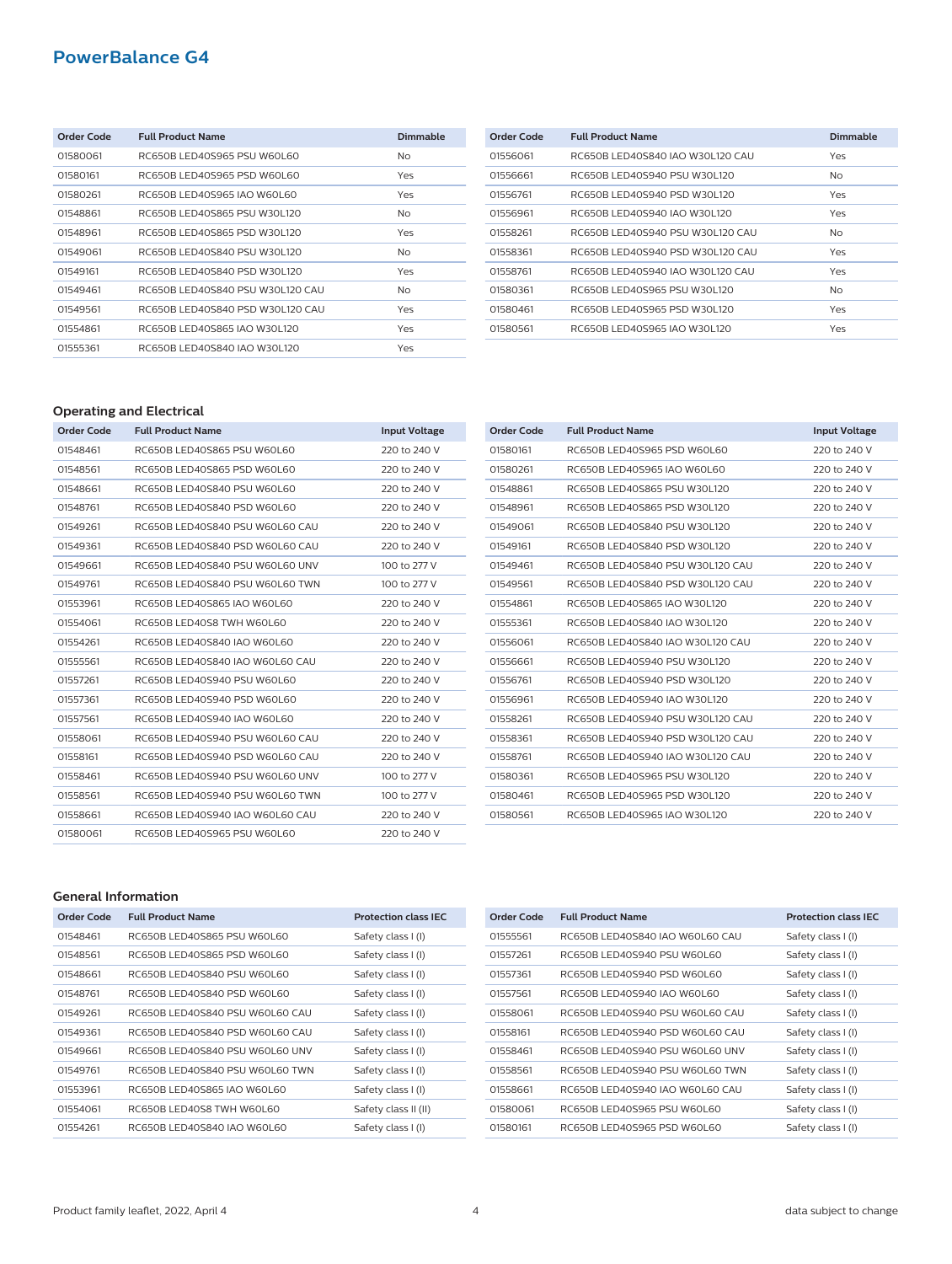| Order Code | <b>Full Product Name</b>         | <b>Protection class IEC</b> |
|------------|----------------------------------|-----------------------------|
| 01580261   | RC650B LED40S965 IAO W60L60      | Safety class I (I)          |
| 01548861   | RC650BLED40S865 PSU W30L120      | Safety class I (I)          |
| 01548961   | RC650B LED40S865 PSD W30L120     | Safety class I (I)          |
| 01549061   | RC650BLED40S840 PSU W30L120      | Safety class I (I)          |
| 01549161   | RC650BLED40S840 PSD W30L120      | Safety class I (I)          |
| 01549461   | RC650B LED40S840 PSU W30L120 CAU | Safety class I (I)          |
| 01549561   | RC650B LED40S840 PSD W30L120 CAU | Safety class I (I)          |
| 01554861   | RC650B LED40S865 IAO W30L120     | Safety class I (I)          |
| 01555361   | RC650B LED40S840 IAO W30L120     | Safety class I (I)          |
| 01556061   | RC650B LED40S840 IAO W30L120 CAU | Safety class I (I)          |

| Order Code | <b>Full Product Name</b>         | <b>Protection class IEC</b> |
|------------|----------------------------------|-----------------------------|
| 01556661   | RC650BLED40S940 PSU W30L120      | Safety class I (I)          |
| 01556761   | RC650B LED40S940 PSD W30L120     | Safety class I (I)          |
| 01556961   | RC650B LED40S940 IAO W30L120     | Safety class I (I)          |
| 01558261   | RC650B LED40S940 PSU W30L120 CAU | Safety class I (I)          |
| 01558361   | RC650B LED40S940 PSD W30L120 CAU | Safety class I (I)          |
| 01558761   | RC650B LED40S940 IAO W30L120 CAU | Safety class I (I)          |
| 01580361   | RC650B LED40S965 PSU W30L120     | Safety class I (I)          |
| 01580461   | RC650B LED40S965 PSD W30L120     | Safety class I (I)          |
| 01580561   | RC650B LED40S965 IAO W30L120     | Safety class I (I)          |
|            |                                  |                             |

#### **Initial Performance (IEC Compliant) (1/2)**

|          |                     | Init. Corr. |           | Init. Colour Initial LED | <b>Initial</b> |        |
|----------|---------------------|-------------|-----------|--------------------------|----------------|--------|
| Order    | <b>Full Product</b> | Colour      | rendering | luminaire                | luminous       | Order  |
| Code     | Name                | Temperature | index     | efficacy                 | flux           | Code   |
| 01548461 | RC650B              | 6500 K      | >80       | 142.9 lm/W               | 4100 lm        | 015572 |
|          | LED40S865 PSU       |             |           |                          |                |        |
|          | <b>W60L60</b>       |             |           |                          |                |        |
| 01548561 | <b>RC650B</b>       | 6500K       | >80       | 140.4 lm/W               | 4100 lm        | 015573 |
|          | LED40S865 PSD       |             |           |                          |                |        |
|          | <b>W60L60</b>       |             |           |                          |                |        |
| 01548661 | <b>RC650B</b>       | 4000 K      | >80       | 142.9 lm/W               | 4100 lm        | 015575 |
|          | LED40S840 PSU       |             |           |                          |                |        |
|          | W60L60              |             |           |                          |                |        |
| 01548761 | <b>RC650B</b>       | 4000 K      | >80       | 140.4 lm/W               | 4100 lm        | 015580 |
|          | LED40S840 PSD       |             |           |                          |                |        |
|          | <b>W60L60</b>       |             |           |                          |                |        |
| 01549261 | RC650B              | 4000 K      | >80       | 142.9 lm/W               | 4100 lm        | 015581 |
|          | LED40S840 PSU       |             |           |                          |                |        |
|          | W60L60 CAU          |             |           |                          |                |        |
| 01549361 | RC650B              | 4000 K      | >80       | 140.4 lm/W               | 4100 lm        | 015584 |
|          | LED40S840 PSD       |             |           |                          |                |        |
|          | W60L60 CAU          |             |           |                          |                |        |
| 01549661 | RC650B              | 4000 K      | >80       | 138.7 lm/W               | 4855 lm        | 015585 |
|          | LED40S840 PSU       |             |           |                          |                |        |
|          | W60L60 UNV          |             |           |                          |                |        |
| 01549761 | RC650B              | 4000 K      | >80       | 138.7 lm/W               | 4855 lm        | 015586 |
|          | LED40S840 PSU       |             |           |                          |                |        |
|          | W60L60 TWN          |             |           |                          |                |        |
| 01553961 | RC650B              | 6500 K      | >80       | 140.4 lm/W               | 4100 lm        | 015800 |
|          | LED40S865 IAO       |             |           |                          |                |        |
|          | W60L60              |             |           |                          |                |        |
| 01554061 | RC650B              | – K         | >80       | 136.7 lm/W               | 4100 lm        | 015801 |
|          | LED40S8 TWH         |             |           |                          |                |        |
|          | W60L60              |             |           |                          |                |        |
| 01554261 | <b>RC650B</b>       | 4000 K      | >80       | 140.4 lm/W               | 4100 lm        | 015802 |
|          | LED40S840 IAO       |             |           |                          |                |        |
|          | W60L60              |             |           |                          |                |        |
| 01555561 | RC650B              | 4000 K      | >80       | 140.4 lm/W               | 4100 lm        | 015488 |
|          | LED40S840 IAO       |             |           |                          |                |        |
|          | W60L60 CAU          |             |           |                          |                |        |
|          |                     |             |           |                          |                |        |

|          |                      | Init. Corr. | Init. Colour Initial LED |            | <b>Initial</b> |
|----------|----------------------|-------------|--------------------------|------------|----------------|
| Order    | <b>Full Product</b>  | Colour      | rendering                | luminaire  | luminous       |
| Code     | Name                 | Temperature | index                    | efficacy   | flux           |
| 01557261 | RC650B               | 4000 K      | >90                      | 137.6 lm/W | 3950 lm        |
|          | LED40S940 PSU        |             |                          |            |                |
|          | <b>W60L60</b>        |             |                          |            |                |
| 01557361 | RC650B               | 4000 K      | >90                      | 135.3 lm/W | 3950 lm        |
|          | LED40S940 PSD        |             |                          |            |                |
|          | <b>W60L60</b>        |             |                          |            |                |
| 01557561 | RC650B               | 4000 K      | >90                      | 135.3 lm/W | 3950 lm        |
|          | LED40S940 IAO        |             |                          |            |                |
|          | <b>W60L60</b>        |             |                          |            |                |
| 01558061 | RC650B               | 4000 K      | >90                      | 137.6 lm/W | 3950 lm        |
|          | LED40S940 PSU        |             |                          |            |                |
|          | W60L60 CAU           |             |                          |            |                |
| 01558161 | RC650B               | 4000K       | >90                      | 135.3 lm/W | 3950 lm        |
|          | LED40S940 PSD        |             |                          |            |                |
|          | W60L60 CAU           |             |                          |            |                |
| 01558461 | RC650B               | 4000K       | >90                      | 137.6 lm/W | 3950 lm        |
|          | LED40S940 PSU        |             |                          |            |                |
|          | W60L60 UNV           |             |                          |            |                |
| 01558561 | RC650B               | 4000 K      | >90                      | 137.6 lm/W | 3950 lm        |
|          | LED40S940 PSU        |             |                          |            |                |
|          | W60L60 TWN           |             |                          |            |                |
| 01558661 | RC650B               | 4000K       | >90                      | 135.3 lm/W | 3950 lm        |
|          | LED40S940 IAO        |             |                          |            |                |
|          | W60L60 CAU           |             |                          |            |                |
| 01580061 | RC650B               | 6500K       | >90                      | 137.6 lm/W | 3950 lm        |
|          | LED40S965 PSU        |             |                          |            |                |
|          | <b>W60L60</b>        |             |                          |            |                |
| 01580161 | RC650B               | 6500K       | >90                      | 135.3 lm/W | 3950 lm        |
|          | LED40S965 PSD        |             |                          |            |                |
|          | W60L60               |             |                          |            |                |
| 01580261 | <b>RC650B</b>        | 6500K       | >90                      | 135.3 lm/W | 3950 lm        |
|          | <b>LED40S965 IAO</b> |             |                          |            |                |
|          | W60L60               |             |                          |            |                |
| 01548861 | RC650B               | 6500K       | >80                      | 142.9 lm/W | 4100 lm        |
|          | LED40S865 PSU        |             |                          |            |                |
|          | W30L120              |             |                          |            |                |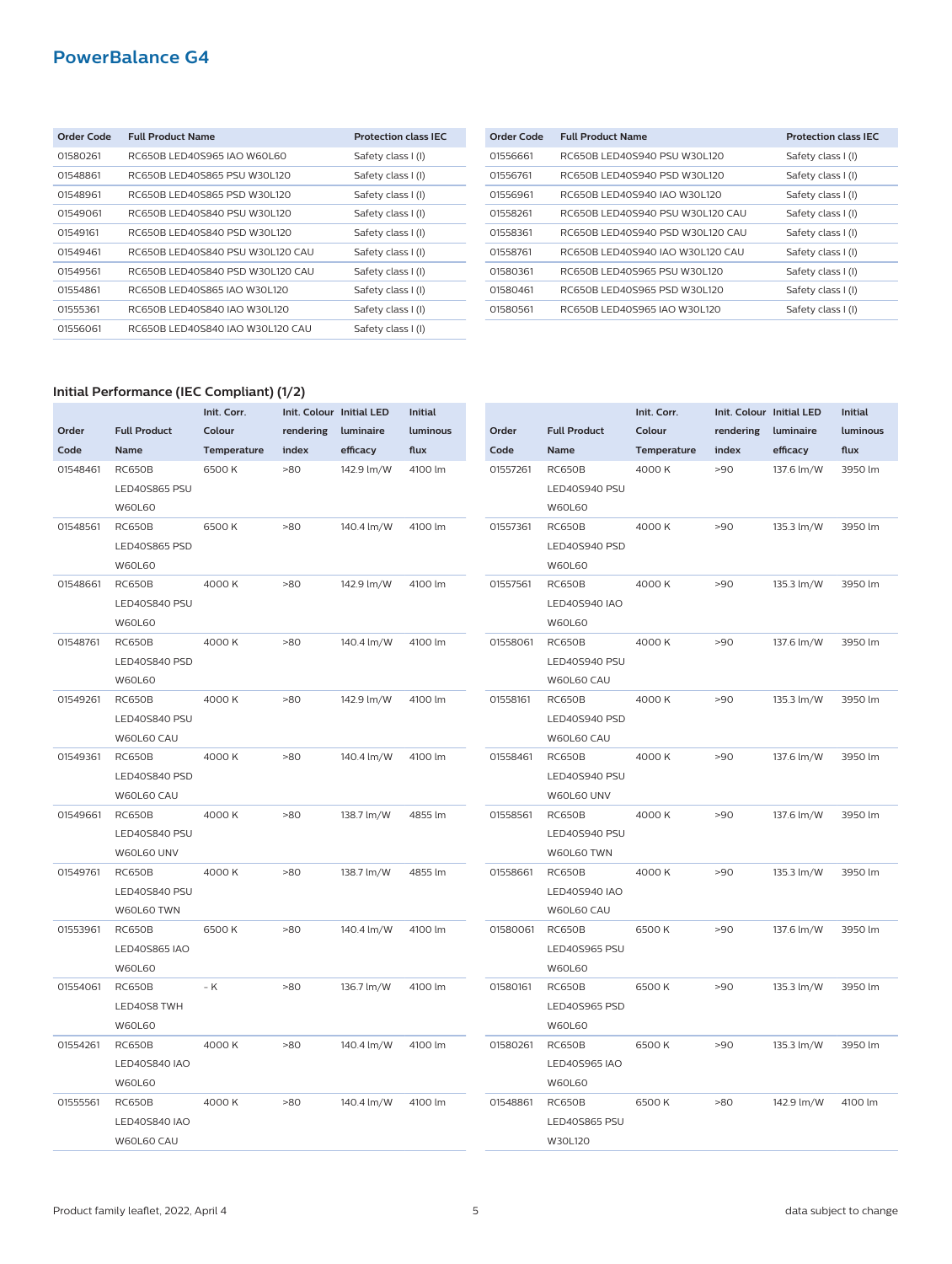|          |                     | Init. Corr. |           | Init. Colour Initial LED | <b>Initial</b> |          |                      | Init. Corr. |           | Init. Colour Initial LED | <b>Initial</b> |
|----------|---------------------|-------------|-----------|--------------------------|----------------|----------|----------------------|-------------|-----------|--------------------------|----------------|
| Order    | <b>Full Product</b> | Colour      | rendering | luminaire                | luminous       | Order    | <b>Full Product</b>  | Colour      | rendering | luminaire                | luminous       |
| Code     | Name                | Temperature | index     | efficacy                 | flux           | Code     | Name                 | Temperature | index     | efficacy                 | flux           |
| 01548961 | <b>RC650B</b>       | 6500K       | $-80$     | 140.4 lm/W               | 4100 lm        | 01556761 | <b>RC650B</b>        | 4000 K      | >90       | 135.3 lm/W               | 3950 lm        |
|          | LED40S865 PSD       |             |           |                          |                |          | LED40S940 PSD        |             |           |                          |                |
|          | W30L120             |             |           |                          |                |          | W30L120              |             |           |                          |                |
| 01549061 | <b>RC650B</b>       | 4000 K      | >80       | 142.9 lm/W               | 4100 lm        | 01556961 | <b>RC650B</b>        | 4000 K      | >90       | 135.3 lm/W               | 3950 lm        |
|          | LED40S840 PSU       |             |           |                          |                |          | LED40S940 IAO        |             |           |                          |                |
|          | W30L120             |             |           |                          |                |          | W30L120              |             |           |                          |                |
| 01549161 | <b>RC650B</b>       | 4000K       | >80       | 140.4 lm/W               | 4100 lm        | 01558261 | <b>RC650B</b>        | 4000 K      | >90       | 137.6 lm/W               | 3950 lm        |
|          | LED40S840 PSD       |             |           |                          |                |          | LED40S940 PSU        |             |           |                          |                |
|          | W30L120             |             |           |                          |                |          | <b>W30L120 CAU</b>   |             |           |                          |                |
| 01549461 | <b>RC650B</b>       | 4000 K      | >80       | 142.9 lm/W               | 4100 lm        | 01558361 | <b>RC650B</b>        | 4000 K      | >90       | 135.3 lm/W               | 3950 lm        |
|          | LED40S840 PSU       |             |           |                          |                |          | LED40S940 PSD        |             |           |                          |                |
|          | <b>W30L120 CAU</b>  |             |           |                          |                |          | <b>W30L120 CAU</b>   |             |           |                          |                |
| 01549561 | <b>RC650B</b>       | 4000 K      | >80       | 140.4 lm/W               | 4100 lm        | 01558761 | <b>RC650B</b>        | 4000 K      | >90       | 135.3 lm/W               | 3950 lm        |
|          | LED40S840 PSD       |             |           |                          |                |          | LED40S940 IAO        |             |           |                          |                |
|          | <b>W30L120 CAU</b>  |             |           |                          |                |          | <b>W30L120 CAU</b>   |             |           |                          |                |
| 01554861 | <b>RC650B</b>       | 6500K       | >80       | 140.4 lm/W               | 4100 lm        | 01580361 | <b>RC650B</b>        | 6500K       | >90       | 137.6 lm/W               | 3950 lm        |
|          | LED40S865 IAO       |             |           |                          |                |          | LED40S965 PSU        |             |           |                          |                |
|          | W30L120             |             |           |                          |                |          | W30L120              |             |           |                          |                |
| 01555361 | <b>RC650B</b>       | 4000 K      | >80       | 140.4 lm/W               | 4100 lm        | 01580461 | <b>RC650B</b>        | 6500K       | >90       | 135.3 lm/W               | 3950 lm        |
|          | LED40S840 IAO       |             |           |                          |                |          | LED40S965 PSD        |             |           |                          |                |
|          | W30L120             |             |           |                          |                |          | W30L120              |             |           |                          |                |
| 01556061 | RC650B              | 4000 K      | >80       | 140.4 lm/W               | 4100 lm        | 01580561 | <b>RC650B</b>        | 6500K       | >90       | 135.3 lm/W               | 3950 lm        |
|          | LED40S840 IAO       |             |           |                          |                |          | <b>LED40S965 IAO</b> |             |           |                          |                |
|          | <b>W30L120 CAU</b>  |             |           |                          |                |          | W30L120              |             |           |                          |                |
| 01556661 | <b>RC650B</b>       | 4000 K      | >90       | 137.6 lm/W               | 3950 lm        |          |                      |             |           |                          |                |
|          | LED40S940 PSU       |             |           |                          |                |          |                      |             |           |                          |                |
|          | W30L120             |             |           |                          |                |          |                      |             |           |                          |                |

## **Initial Performance (IEC Compliant) (2/2)**

| Order Code | <b>Full Product Name</b>        | Initial input power |
|------------|---------------------------------|---------------------|
| 01548461   | RC650B LED40S865 PSU W60L60     | 28.7 W              |
| 01548561   | RC650B LED40S865 PSD W60L60     | 29.2 W              |
| 01548661   | RC650B LED40S840 PSU W60L60     | 28.7 W              |
| 01548761   | RC650BLED40S840 PSD W60L60      | 29.2 W              |
| 01549261   | RC650B LED40S840 PSU W60L60 CAU | 28.7 W              |
| 01549361   | RC650B LED40S840 PSD W60L60 CAU | 29.2 W              |
| 01549661   | RC650B LED40S840 PSU W60L60 UNV | 35 W                |
| 01549761   | RC650B LED40S840 PSU W60L60 TWN | 35 W                |
| 01553961   | RC650B LED40S865 IAO W60L60     | 29.2 W              |
| 01554061   | RC650B LED40S8 TWH W60L60       | 30 W                |
| 01554261   | RC650B LED40S840 IAO W60L60     | 29.2 W              |
| 01555561   | RC650B LED40S840 IAO W60L60 CAU | 29.2 W              |
| 01557261   | RC650B LED40S940 PSU W60L60     | 28.7 W              |
| 01557361   | RC650B LED40S940 PSD W60L60     | 29.2 W              |
| 01557561   | RC650B LED40S940 IAO W60L60     | 29.2 W              |
| 01558061   | RC650B LED40S940 PSU W60L60 CAU | 28.7 W              |
| 01558161   | RC650B LED40S940 PSD W60L60 CAU | 29.2 W              |
| 01558461   | RC650B LED40S940 PSU W60L60 UNV | 28.7 W              |
| 01558561   | RC650B LED40S940 PSU W60L60 TWN | 28.7 W              |
|            |                                 |                     |

| <b>Order Code</b> | <b>Full Product Name</b>         | Initial input power |
|-------------------|----------------------------------|---------------------|
| 01558661          | RC650B LED40S940 IAO W60L60 CAU  | 29.2 W              |
| 01580061          | RC650BLED40S965 PSU W60L60       | 28.7 W              |
| 01580161          | RC650B LED40S965 PSD W60L60      | 29.2 W              |
| 01580261          | RC650B LED40S965 IAO W60L60      | 29.2 W              |
| 01548861          | RC650BLED40S865 PSU W30L120      | 28.7 W              |
| 01548961          | RC650BLED40S865 PSD W30L120      | 29.2 W              |
| 01549061          | RC650BLED40S840 PSU W30L120      | 28.7 W              |
| 01549161          | RC650BLED40S840 PSD W30L120      | 29.2 W              |
| 01549461          | RC650B LED40S840 PSU W30L120 CAU | 28.7 W              |
| 01549561          | RC650B LED40S840 PSD W30L120 CAU | 29.2 W              |
| 01554861          | RC650B LED40S865 IAO W30L120     | 29.2 W              |
| 01555361          | RC650B LED40S840 IAO W30L120     | 29.2 W              |
| 01556061          | RC650B LED40S840 IAO W30L120 CAU | 29.2 W              |
| 01556661          | RC650B LED40S940 PSU W30L120     | 28.7 W              |
| 01556761          | RC650BLED40S940 PSD W30L120      | 29.2 W              |
| 01556961          | RC650B LED40S940 IAO W30L120     | 29.2 W              |
| 01558261          | RC650B LED40S940 PSU W30L120 CAU | 28.7 W              |
| 01558361          | RC650B LED40S940 PSD W30L120 CAU | 29.2 W              |
| 01558761          | RC650B LED40S940 IAO W30L120 CAU | 29.2 W              |
|                   |                                  |                     |